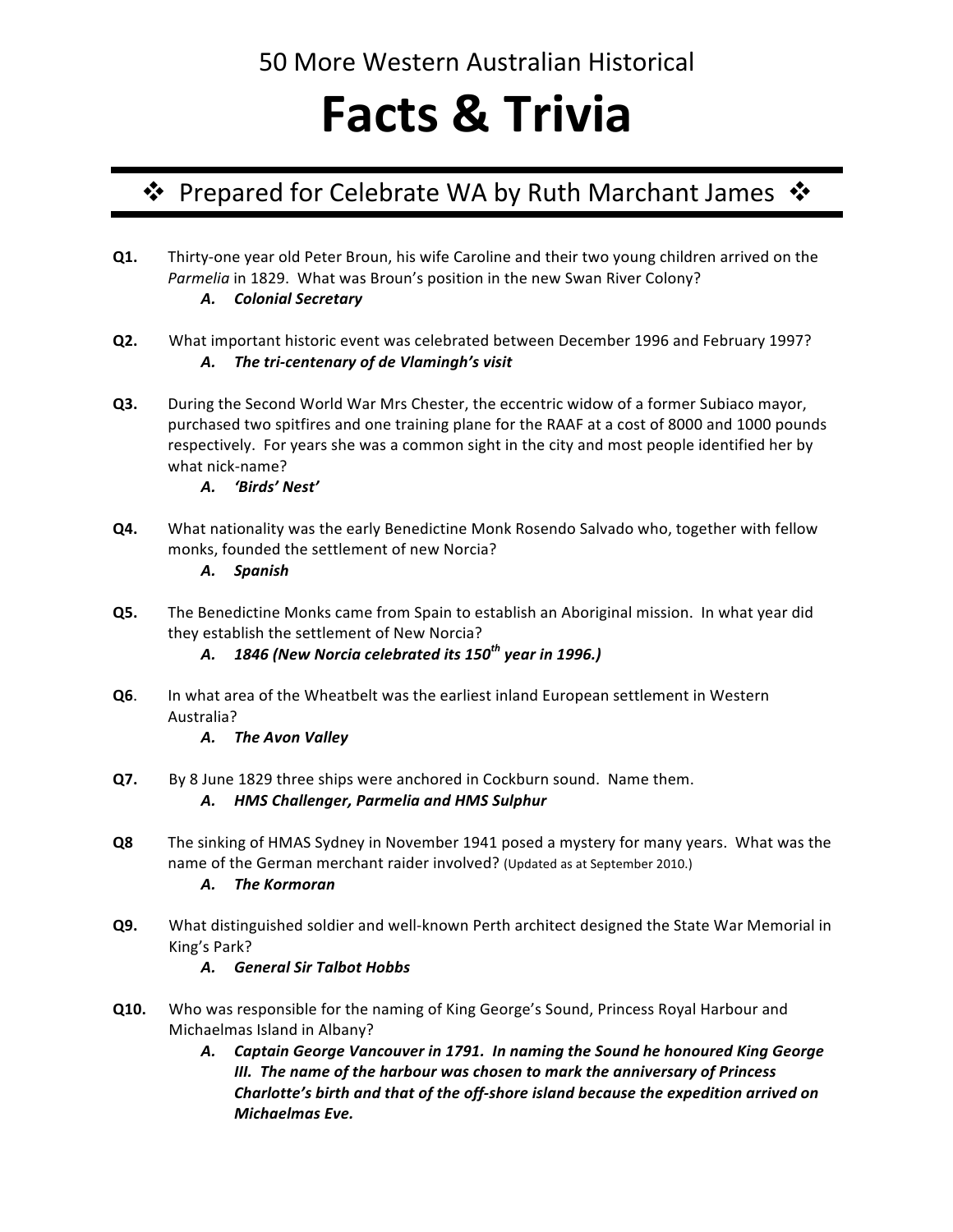- **Q11.** Garden and Carnac Islands originally had French names. What were they? *A. Buache and Bertollet respectively*
- **Q12.** What was the original name used for the timber now known as Jarrah? *A. Swan River Mahogany*
- **Q13.** Who passed through Kelmscott in November 1830 and was responsible for naming Churchman's Brook and Mount Dale?
	- *A. Ensign Dale*
- **Q14.** In 1905 Mrs Muriel Chase (Aunty Mary the writer of a popular children's newspaper column) helped found the Silver Chain at the instigation of Perth journalist Arthur Grundy. What newspaper was involved in the foundation of this association?
	- *A. The Western Mail*
- **Q15.** West Perth streets Colin, Outram and Havelock are connected with what war? A. The Indian Mutiny
- **Q16.** 6ML, Western Australia's first commercial radio station went to air on 19 March 1930. The station was owned and operated by what company?
	- *A. Musgroves Limited*
- **Q17.** Mr Albany Bell, a progressive employer, built a large castle style factory on Guildford Road in 1919. He was well-known for another successful venture. What was it?
	- A. The Albany Bell chain of tearooms which operated in major centres such as Perth, **Kalgoorlie, Coolgardie and Bunbury.**
- **Q18.** On 13 January 1921 a large Perth department store, on the corner of William and Hay Streets was destroyed by fire. What was the store?
	- *A. The Economic Store*
- **Q19.** From which historic English church did Perth's Swan Bells come from originally? *A. St Martin in the Fields, Trafalgar Square*
- **Q20.** Which Square in central Perth is named after a former barmaid and millionaire property owner who left the bulk of her fortune to the University of Western Australia in 1960 for the purpose of setting up a medical foundation?
	- *A. Raine Square*
- **Q21.** What is the popular name given to Point Curie? *A. Pelican Point*
- **Q22.** What do the names Westralia, Manx Fairy, Decoy and Zephyr have in common?
	- A. They were the names of well-known Perth pleasure steamers operating on the Swan *River, prior to World War 11.*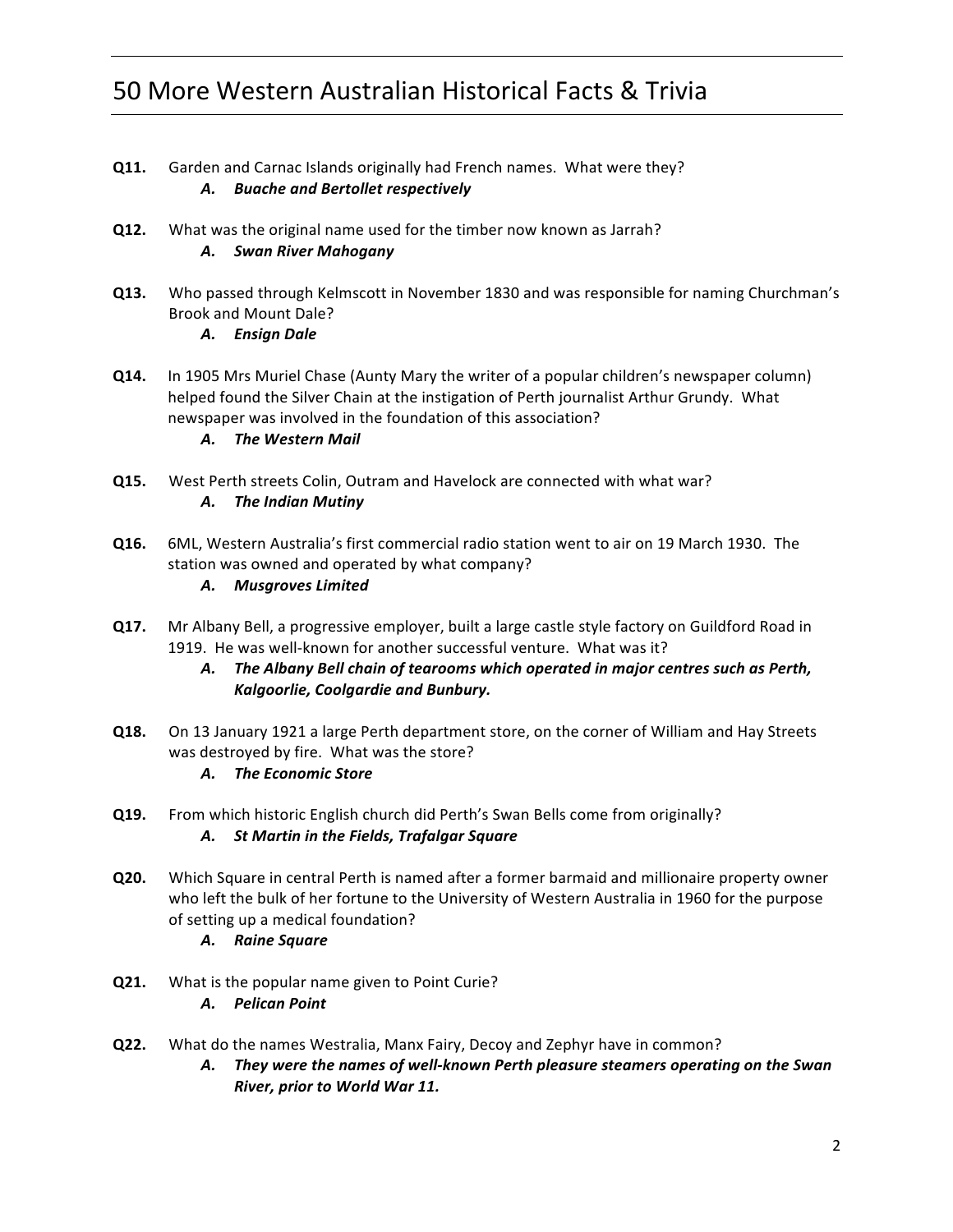- **Q23.** A prominent Australian Rules footballer from Victoria who became one of the country's bestknown fighter pilot aces, died in March 1943 after taking command of a Kittyhawk Squadron at Exmouth. Give the name of this popular RAAF pilot buried at the Karrakatta War Cemetary. *A. Squadron Leader Keith (Bluey) Truscott*
- **Q24.** In which Western Australian country town did May Gibbs, author of the famous *Snugglepot and Cuddlepie* book live in the 1880s?

#### *A. Harvey*

**Q25.** Name the burning freighter which threatened the entire inner harbour at Fremantle on 17 January 1945 when fire engulfed the ship and blazing oil spread out towards other vessels, including three submarines laden with torpedoes and shells?

#### *A. The Panamanian*

- **Q26.** Stirling Highway, the main thoroughfare between the port and the capital city, was previously known by what name?
	- *A. The Perth-Fremantle Road*
- **Q27.** An internationally famous author visited Perth in May 1922. Two years later he jointly produced the novel *The Boy in the Bush* with Western Australian writer, Molly Skinner. Who was he? *A. D H Lawrence*
- **Q28.** On 17 August 1838, the first Aboriginal prisoners were taken to Rottnest. What type of prisoners were sent to the same island during World War I?
	- *A. I300 German prisoners of war were interned on Rottnest Island.*
- **Q29.** The Rottnest Hotel, more commonly referred to as the Quokka Arms, was originally used for what purpose?

#### A. The Governor's summer residence

**Q30.** When Dutch sailors first sailed the West Coast and saw the Pinnacles limestone outcrops from the sea, what did they think they were?

### A. The remains of an ancient city

- **Q31.** Long serving Premier Sir David Brand entered the Western Australian Legislative Assembly as a member for which electorate?
	- *A. Greenough*
- **Q32.** When was the Perth Town Hall constructed?

#### A. Building was commenced in 1867 and was completed in 1870.

**Q33.** In 1885, Western Australians were introduced to a new sport. Name the sport. A. Australian Rules Football. The first official match was played on the Esplanade on *6 June 1885.*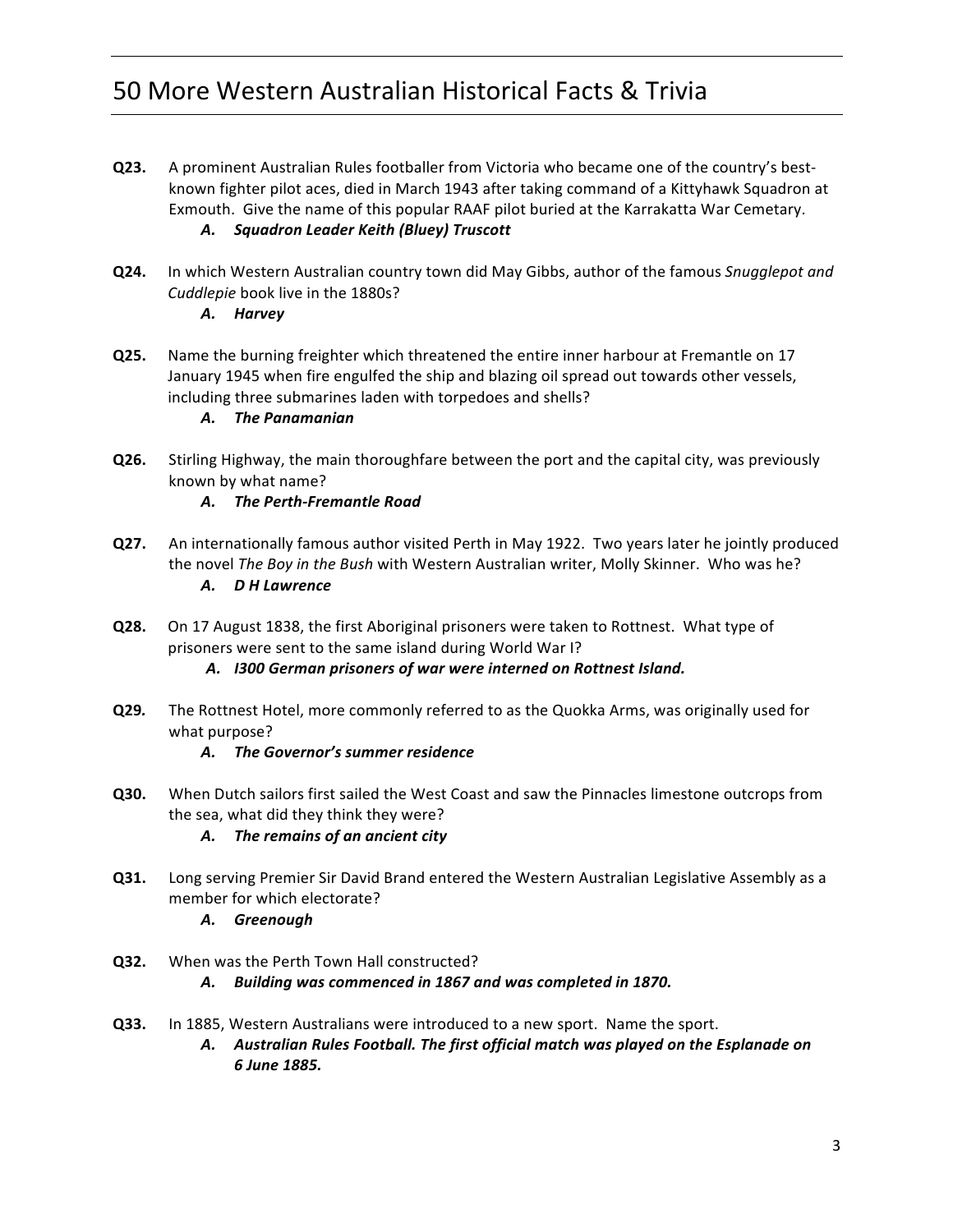- **Q34.** Name the first Anglican and Roman Catholic Bishops of Perth *A. Bishop Mathew Blagden Hale and Bishop John Brady*
- **Q35.** What was the original name given to Toodyay? *A. Newcastle*
- **Q36.** When was Perth Park renamed King's Park? *A. 1901*
- **Q37.** How old is the aptly named King Jarrah Tree near Manjimup in the South West? *A. Over 600 years old*
- **Q38.** What is the origin of the name given to the beachside suburb of Swanbourne? A. Swanbourne in Buckinghamshire, UK, was the birthplace of Captain Charles Howe *Fremantle.*
- **Q39.** Where in 1964 did Donald Campbell set the world water speed record? A. At Lake Dumbleyoung in the Wheatbelt
- **Q40.** The Battye Library perpetuates the name of which former Perth identity? *A. Historian, librarian and author Dr J S Battye*
- **Q41.** According to records compiled by the Geographic Names Department the name Mandurah, or Mandjar, is an Aboriginal word meaning what?
	- *A. Trading place*
- **Q42.** Between the years 1854 and 1866 three significant buildings were completed at the west end of St George's Terrace. Name them.
	- A. Perth Boy's School (completed 1854), the Cloisters (1858) and the Pensioner Barracks *(1866), now just the Barracks Arch.*
- **Q43.** A northern beachside area, originally known as Wangaree, was later renamed Lancelin. Why was this name chosen?
	- A. Named for French scientific writer P J Lancelin by members of Baudin's expedition.
- **Q44.** Who was responsible for the plan of the original Perth townsite? *A. Surveyor-General John Septimus Roe*
- **Q45.** The suburb of Mosman Park was previously known by two other names. What were they? *A. Buckland Hill and Cottesloe Beach*
- **Q46.** Name the highly respected Aboriginal woman who, in 1873, after completing her education at New Norcia, was appointed the town's first post mistress and first telegraph operator.
	- *A. Mary Helen Cuper, formerly Miss Pangerian of Bunbury*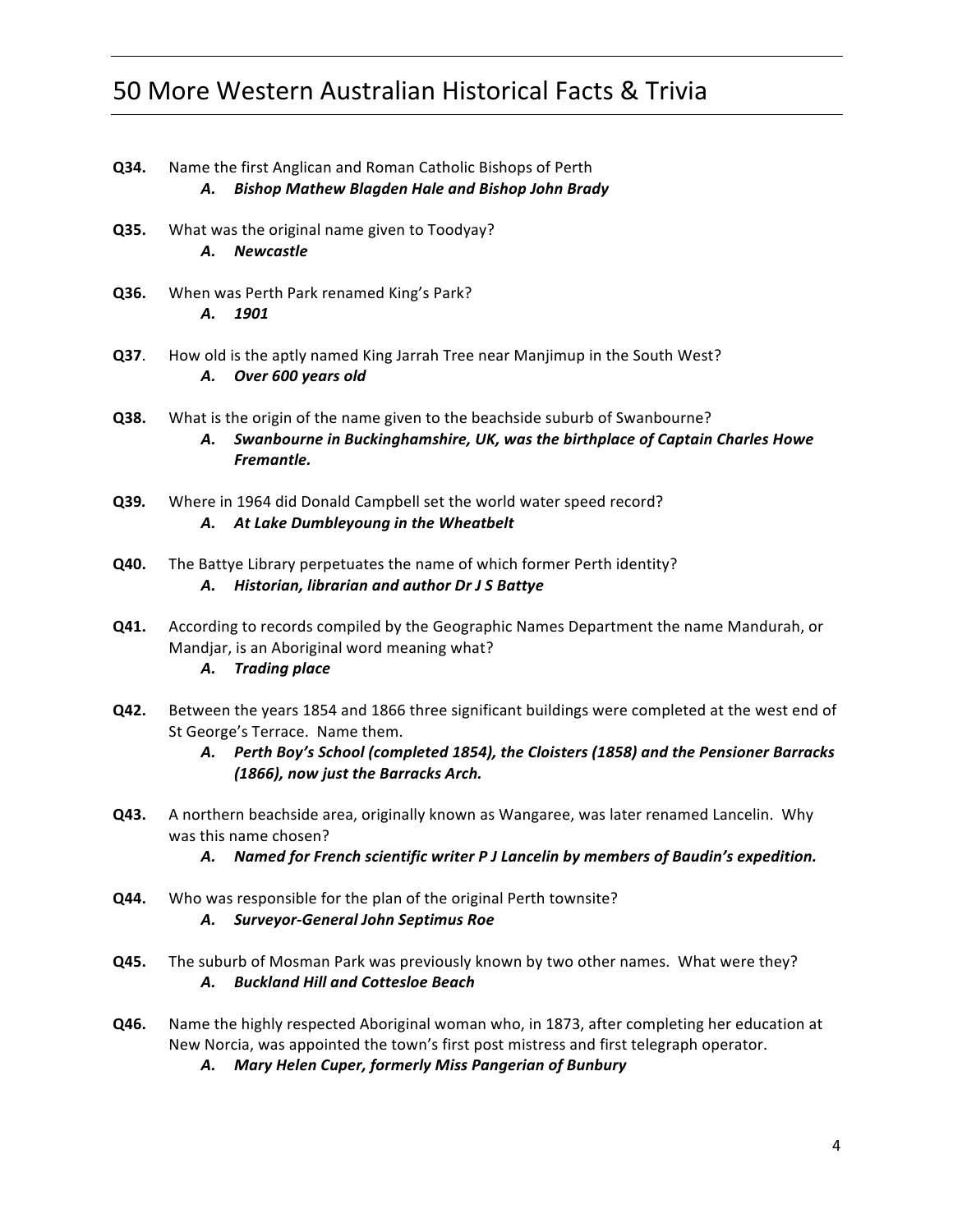- **Q47**. Who was the first woman medical practitioner in Perth? *A. Dr Roberta Jull*
- **Q48**. Who was the Matron of King Edward Memorial Hospital for Woman for thirty-two years who made an enormous contribution in the field of women's health?

### *A. Matron Agnes Walsh*

- **Q49**. The water supply for the entire township of Kalgoorlie-Boulder is supplied by a pipeline that was designed by C Y O'Connor. In what year was the pipeline completed? *A. 1903*
- **Q50.** Pumped from Mundaring Weir, how long does the water journey along the pipeline before reaching Kalgoorlie-Boulder?
	- *A. Ten days*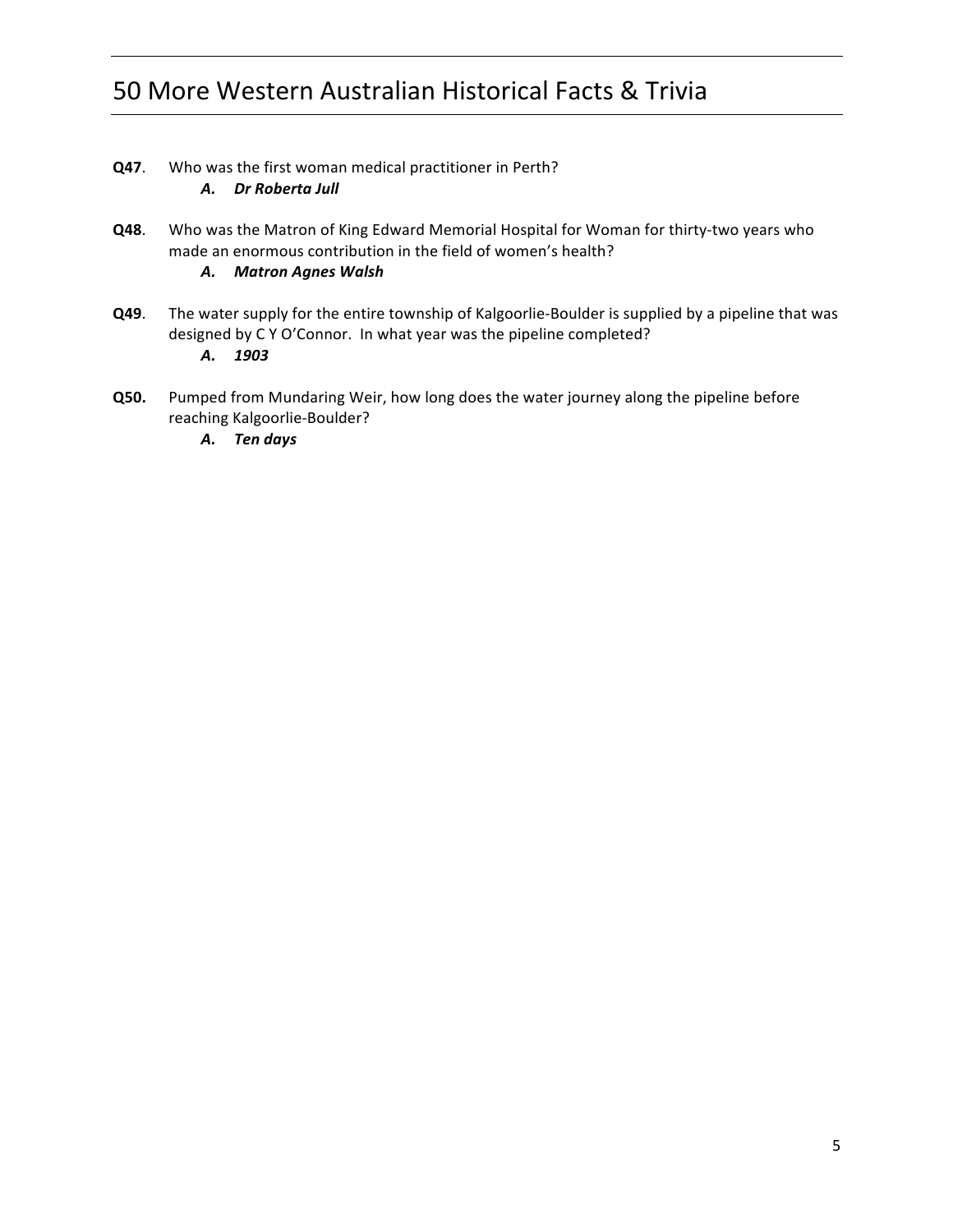### **QUESTIONS**

- **Q1.** Thirty-one year old Peter Broun, his wife Caroline and their two young children arrived on the Parmelia in 1829. What was Broun's position in the new Swan River Colony?
- **Q2.** What important historic event was celebrated between December 1996 and February 1997?
- **Q3.** During the Second World War Mrs Chester, the eccentric widow of a former Subiaco mayor, purchased two spitfires and one training plane for the RAAF at a cost of 8000 and 1000 pounds respectively. For years she was a common sight in the city and most people identified her by what nick-name?
- **Q4.** What nationality was the early Benedictine Monk Rosendo Salvado who, together with fellow monks, founded the settlement of new Norcia?
- **Q5.** The Benedictine Monks came from Spain to establish an Aboriginal mission. In what year did they establish the settlement of New Norcia?
- **Q6.** In what area of the Wheatbelt was the earliest inland European settlement in Western Australia?
- **Q7.** By 8 June 1829 three ships were anchored in Cockburn sound. Name them.
- **Q8.** The sinking of HMAS Sydney in November 1941 posed a mystery for many years. What was the name of the German merchant raider involved? (Updated as at September 2010.)
- **Q9.** What distinguished soldier and well-known Perth architect designed the State War Memorial in King's Park?
- **Q10.** Who was responsible for the naming of King George's Sound, Princess Royal Harbour and Michaelmas Island in Albany?
- **Q11.** Garden and Carnac Island originally had French names. What were they?
- **Q12.** What was the original name used for the timber now known as Jarrah?
- **Q13.** Who passed through Kelmscott in November 1830 and was responsible for naming Churchman's Brook and Mount Dale?
- **Q14.** In 1905 Mrs Muriel Chase (Aunty Mary the writer of a popular children's newspaper column) helped found the Silver Chain at the instigation of Perth journalist Arthur Grundy. What newspaper was involved in the foundation of this association?
- **Q15.** West Perth streets Colin, Outram and Havelock are connected with what war?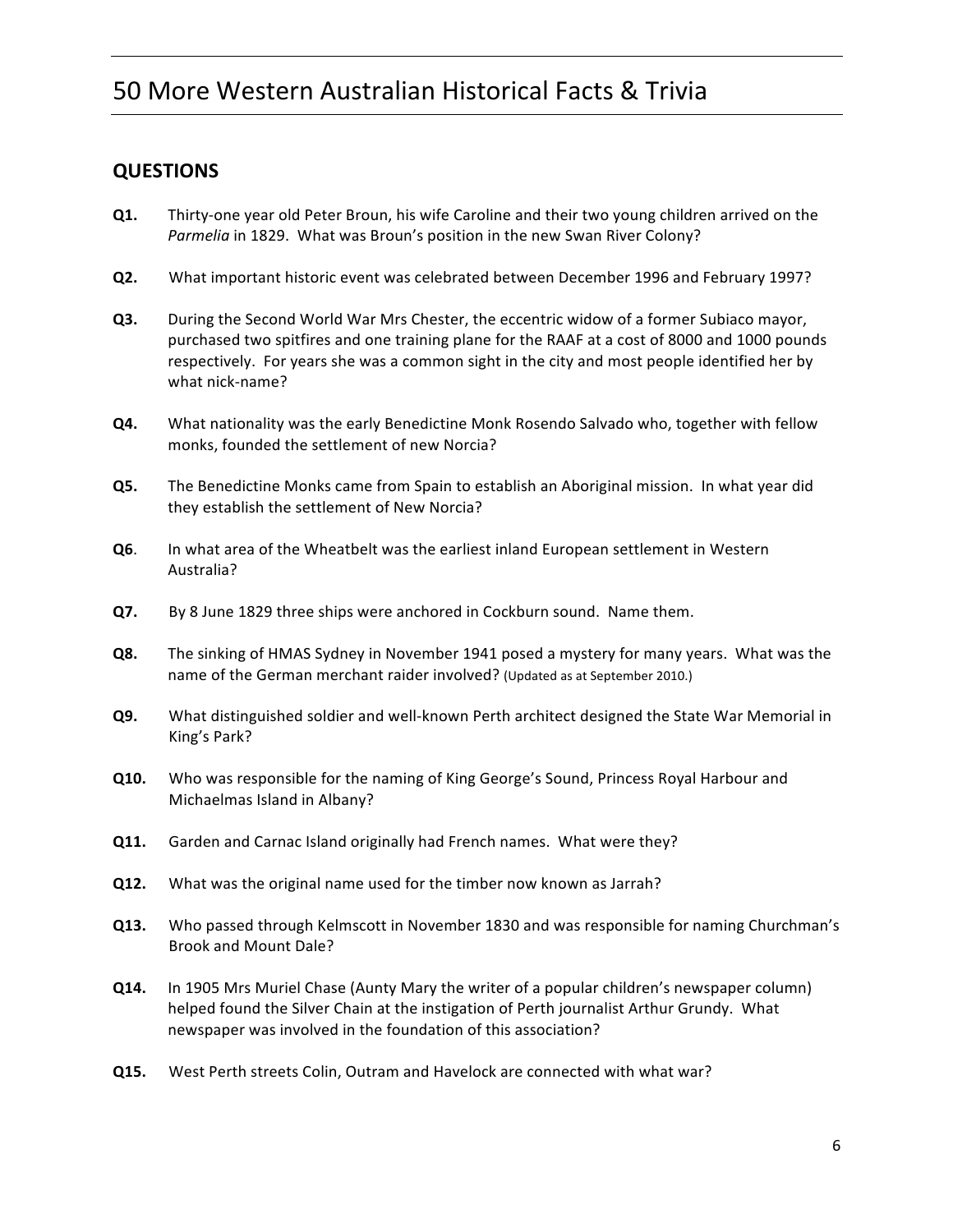- **Q16.** 6ML, Western Australia's first commercial radio station went to air on 19 March 1930. The station was owned and operated by what company?
- **Q17.** Mr Albany Bell, a progressive employer, built a large castle style factory on Guildford Road in 1919. He was well-known for another successful venture. What was it?
- **Q18.** On 13 January 1921 a large Perth department store, on the corner of William and Hay Streets was destroyed by fire. What was the store?
- **Q19.** From which historic English church did Perth's Swan Bells come from originally?
- **Q20.** Which Square in central Perth is named after a former barmaid and millionaire property owner who left the bulk of her fortune to the University of Western Australia in 1960 for the purpose of setting up a medical foundation?
- **Q21.** What is the popular name given to Point Curie?
- **Q22.** What do the names Westralia, Manx Fairy, Decoy and Zephyr have in common?
- **Q25.** Name the burning freighter which threatened the entire inner harbour at Fremantle on 17 January 1945 when fire engulfed the ship and blazing oil spread out towards other vessels, including three submarines laden with torpedoes and shells?
- **Q26.** Stirling Highway, the main thoroughfare between the port and the capital city, was previously known by what name?
- **Q27.** An internationally famous author visited Perth in May 1922. Two years later he jointly produced the novel *The Boy in the Bush* with Western Australian writer, Molly Skinner. Who was he?
- **Q28.** On 17 August 1838, the first Aboriginal prisoners were taken to Rottnest. What type of prisoners were sent to the same island during World War I?
- **Q29.** The Rottnest Hotel, more commonly referred to as the Quokka Arms, was originally used for what purpose?
- **Q30.** When Dutch sailors first sailed the West Coast and saw the Pinnacles limestone outcrops from the sea, what did they think they were?
- **Q31.** Long serving Premier Sir David Brand entered the Western Australian Legislative Assembly as a member for which electorate?
- **Q32.** When was the Perth Town Hall constructed?
- **Q33.** In 1885, Western Australians were introduced to a new sport. Name the sport.
- **Q34.** Name the first Anglican and Roman Catholic Bishops of Perth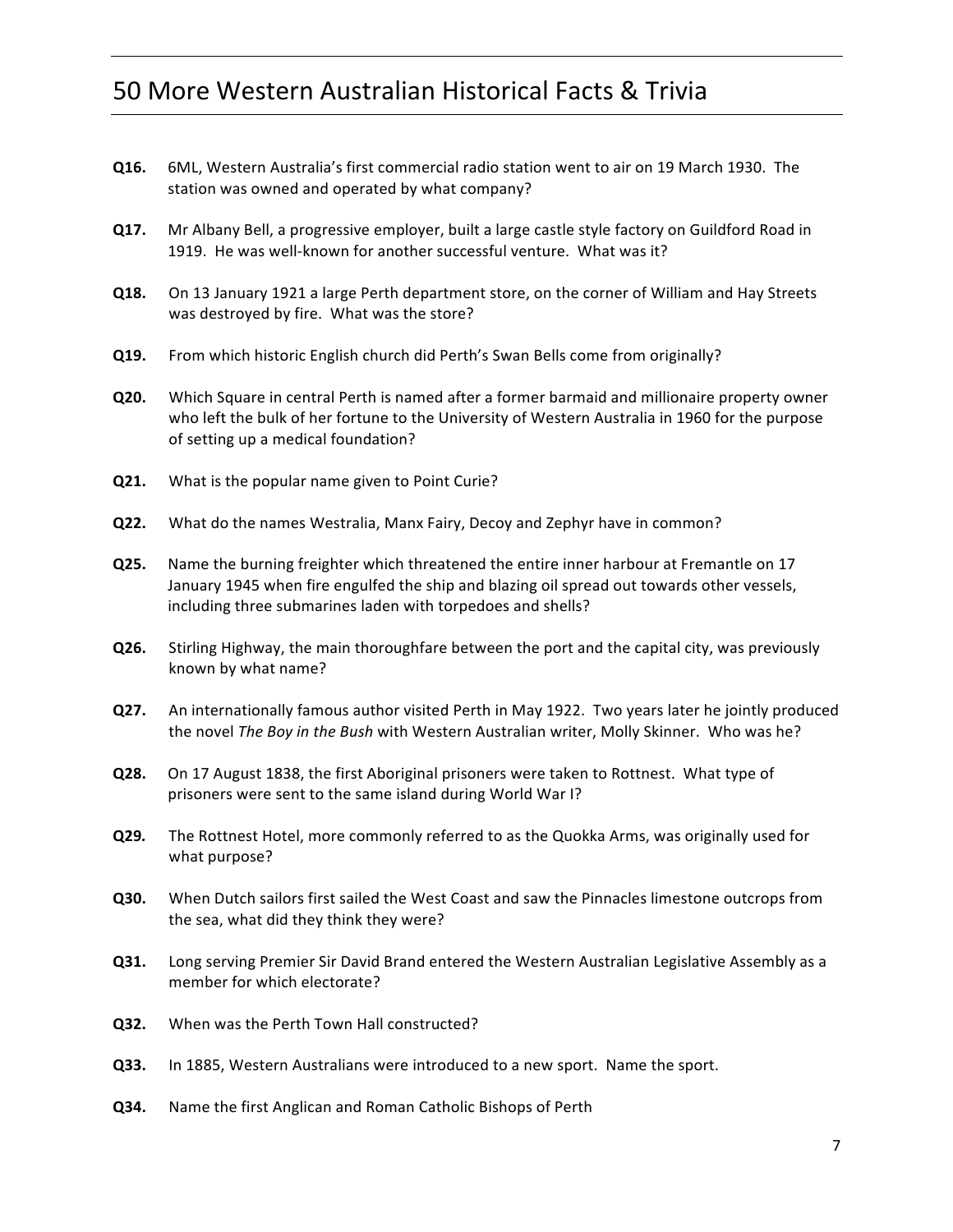- **Q35.** What was the original name given to Toodyay?
- **Q36.** When was Perth Park renamed King's Park?
- **Q37.** How old is the aptly named King Jarrah Tree near Manjimup in the South West?
- **Q38.** What is the origin of the name given to the beachside suburb of Swanbourne?
- **Q39.** Where in 1964 did Donald Campbell set the world water speed record?
- **Q40.** The Battye Library perpetuates the name of which former Perth identity?
- **Q41.** According to records compiled by the Geographic Names Department the name Mandurah, or Mandjar, is an Aboriginal word meaning what?
- **Q42.** Between the years 1854 and 1866 three significant buildings were completed at the west end of St George's Terrace. Name them.
- **Q43.** A northern beachside area, originally known as Wangaree, was later renamed Lancelin. Why was this name chosen?
- **Q44.** Who was responsible for the plan of the original Perth townsite?
- **Q45.** The suburb of Mosman Park was previously known by two other names. What were they?
- **Q46.** Name the highly respected Aboriginal woman who, in 1873, after completing her education at New Norcia, was appointed the town's first post mistress and first telegraph operator.
- **Q47**. Who was the first woman medical practitioner in Perth?
- **Q48**. Who was the Matron of King Edward Memorial Hospital for Woman for thirty-two years who made an enormous contribution in the field of women's health?
- **Q49**. The water supply for the entire township of Kalgoorlie-Boulder is supplied by a pipeline that was designed by C Y O'Connor. In what year was the pipeline completed?
- **Q50.** Pumped from Mundaring Weir, how long does the water journey along the pipeline before reaching Kalgoorlie-Boulder?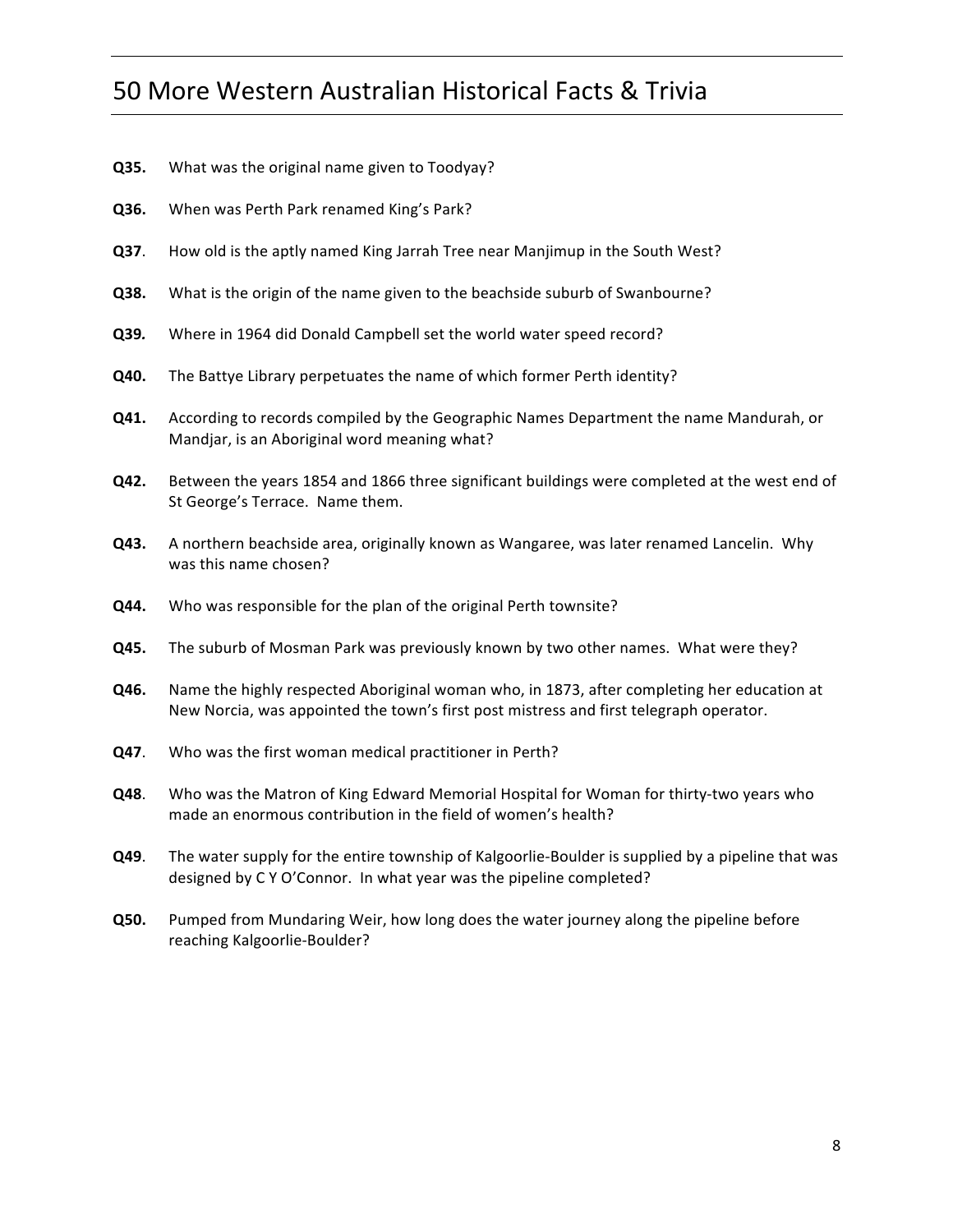### **ANSWERS**

- **Q1.** *Colonial Secretary*
- **Q2.** The tri-centenary of de Vlamingh's visit
- **Q3.** *'Birds' Nest'*
- **Q4.** *Spanish*
- **Q5. 1846** (New Norcia celebrated its 150th year in 1996.)
- **Q6.** *The Avon Valley*
- **Q7.** *HMS Challenger, Parmelia and HMS Sulphur*
- **Q8.** *The Kormoran*
- **Q9.** *General Sir Talbot Hobbs*
- **Q10.** *Captain George Vancouver in 1791. In naming the Sound he honoured King George III. The name of the harbour was chosen to mark the anniversary of Princess Charlotte's birth and that* of the off-shore island because the expedition arrived on Michaelmas Eve.
- **Q11.** Buache and Bertollet respectively
- **Q12.** *Swan River Mahogany*
- **Q13.** *Ensign Dale*
- **Q14.** The Western Mail
- **Q15.** The Indian Mutiny
- **Q16.** *Musgroves Limited*
- **Q17.** The Albany Bell chain of tearooms which operated in major centres such as Perth, Kalgoorlie, Coolgardie and Bunbury.
- **Q18.** The Economic Store
- **Q19.** St Martin in the Fields, Trafalgar Square
- **Q20.** *Raine Square*
- **Q21.** *Pelican Point*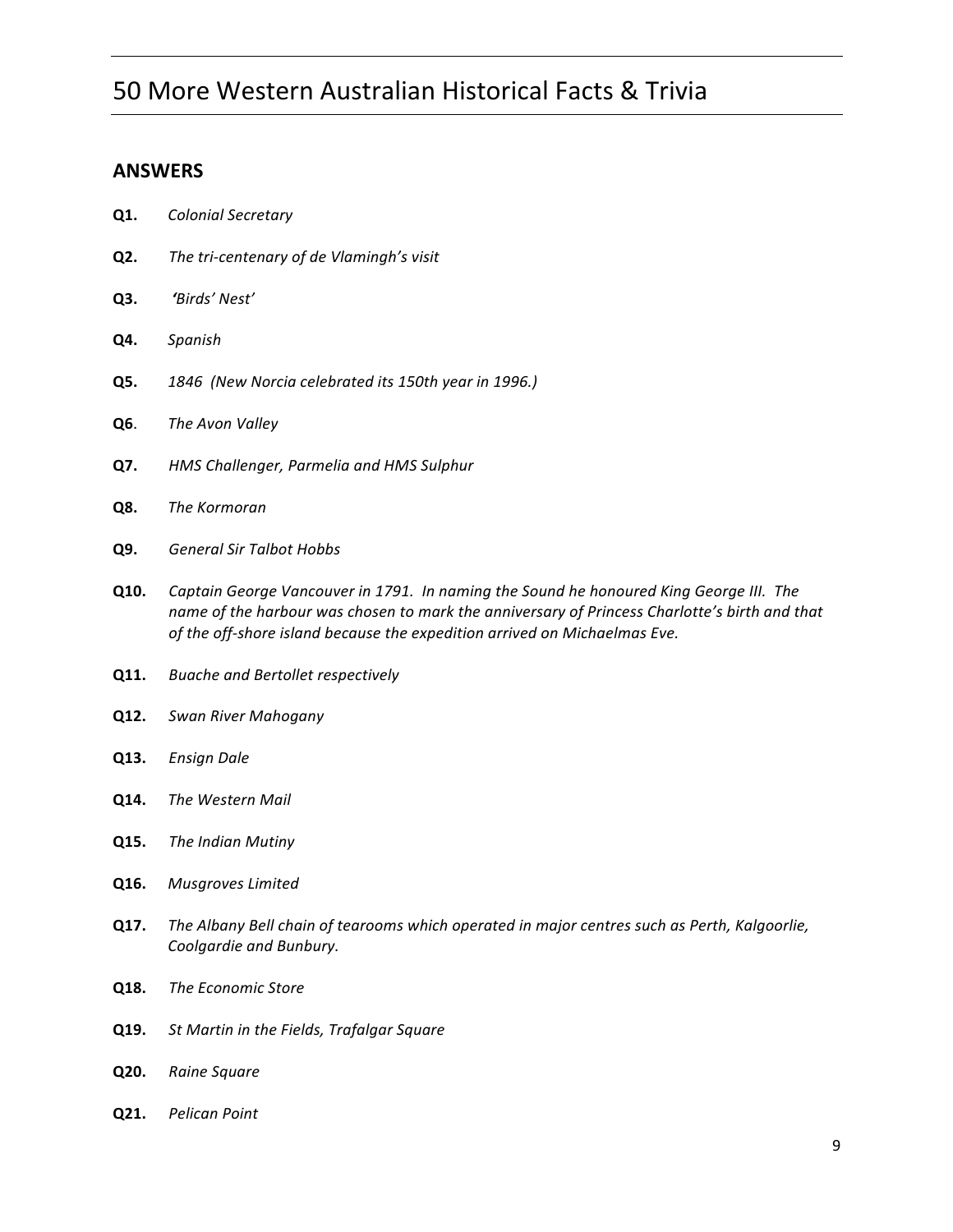- **Q22.** They were the names of well-known Perth pleasure steamers operating on the Swan River, prior *to World War 11.*
- **Q23.** *Squadron Leader Keith (Bluey) Truscott*
- **Q24.** *Harvey*
- **Q25.** The Panamanian
- **Q26.** The Perth-Fremantle Road
- **Q27.** *D H Lawrence*
- **Q28.** *I300 German prisoners of war were interned on Rottnest Island.*
- **Q29.** The Governor's summer residence
- **Q30.** The remains of an ancient city
- **Q31.** *Greenough*
- **Q32.** *Building was commenced in 1867 and was completed in 1870.*
- **Q33.** Australian Rules Football. The first official match was played on the Esplanade on 6 June 1885.
- **Q34.** Bishop Mathew Blagden Hale and Bishop John Brady
- **Q35.** *Newcastle*
- **Q36.** *1901*
- **Q37**. *Over* 600 years old
- **Q38.** Swanbourne in Buckinghamshire, UK, was the birthplace of Captain Charles Howe Fremantle.
- **Q39.** At Lake Dumbleyoung in the Wheatbelt
- **Q40.** Historian, librarian and author Dr J S Battye
- **Q41.** *Trading place*
- **Q42.** Perth Boy's School (completed 1854), the Cloisters (1858) and the Pensioner Barracks (1866), *now just the Barracks Arch.*
- **Q43.** Named for French scientific writer P J Lancelin by members of Baudin's expedition.